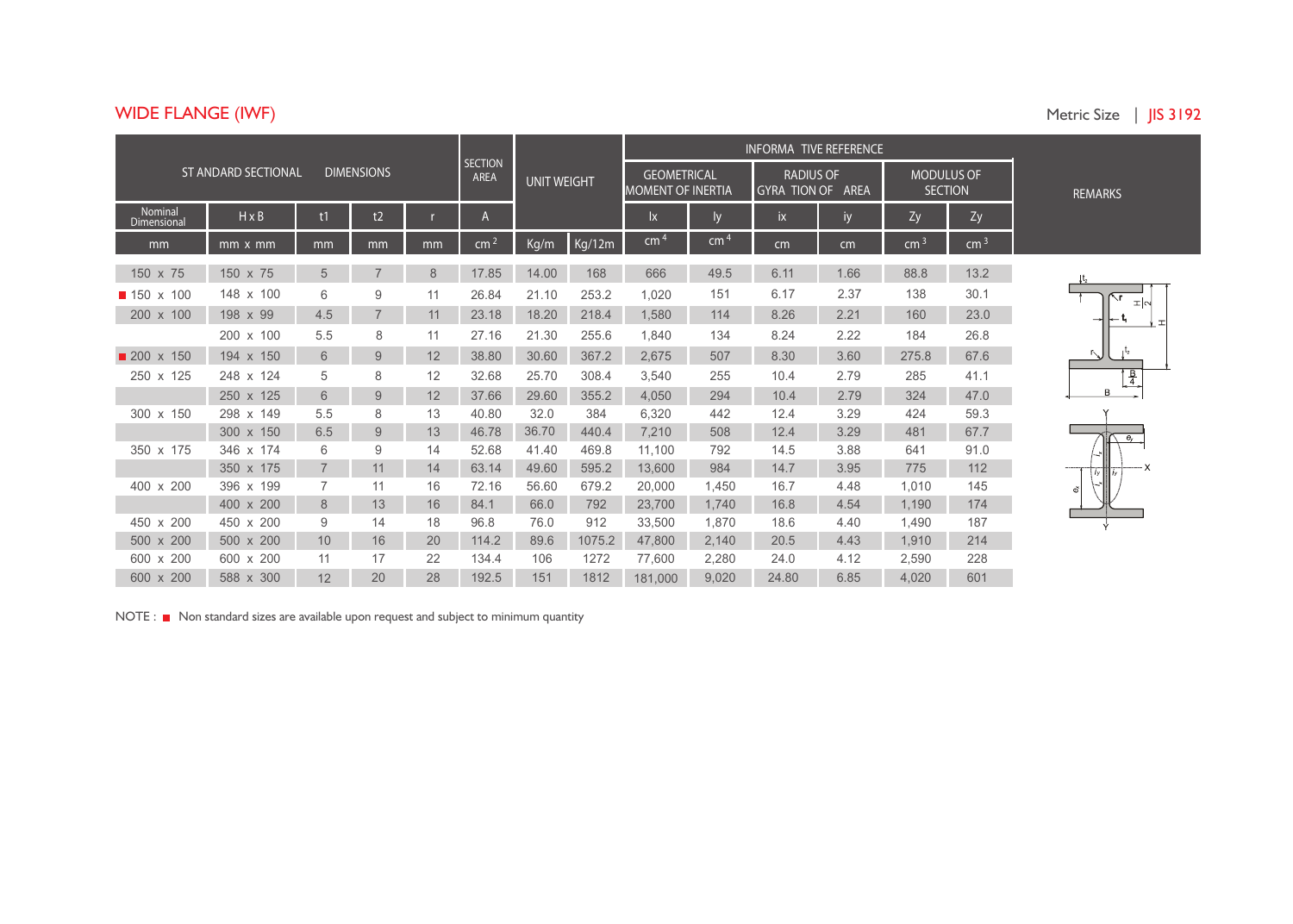# **Technical Properties for H-Beam & Wide Flange**

#### **DIMENTIONAL TOLERANCE Example 2018 12:31 A CONFIDENTIONAL TOLERANCE CONFIDENTIONAL TOLERANCE**

|                           |         | ITEM, mm (in.)                                                                                                   | <b>TOLERANCE</b>                                                                                                                                     | <b>REMARKS</b>                                                    |
|---------------------------|---------|------------------------------------------------------------------------------------------------------------------|------------------------------------------------------------------------------------------------------------------------------------------------------|-------------------------------------------------------------------|
| Depth $(H)$               |         | FLANGE WIDTH, B<br>Nominal depths of<br>under 400 (15.748)<br>400 to 600 (23.622), excl.<br>600 and over         | ± 3.0(0.118)<br>$\pm$ 3.0 (0.118)<br>$\pm$ 4.0 (0.157)<br>$\pm$ 5.0 (0.197)                                                                          |                                                                   |
| Thickness                 | Flange, | Under 16<br>16 or over to and escl. 25<br>25 or over to and excl. 40<br>40 or over                               | $\begin{array}{l} 1.5 \ (0.059) \\ + 2.0 \ (0.079) \\ + 2.5 \ (0.098) \\ + 3.0 \ (0.118) \end{array}$                                                | 훆                                                                 |
|                           | Web.    | Under 16<br>16 or over to and escl. 25<br>25 or over to and excl. 40<br>40 or over                               | $\begin{array}{l} 1.0~(0.039)\\ 1.5~(0.024)\\ 1.5~(0.024)\\ 1.2.0~(0.079)\\ 1.2.5~(0.098) \end{array}$                                               | H.<br>븧<br>$t_{2}$                                                |
| Length                    |         | 7 m or under<br>Over 7 m                                                                                         | $+40(1.575)$<br>-0<br>40 (1.575) plus 5 (0.197) for each<br>additional meter or fraction there of                                                    |                                                                   |
| Out-of-<br>Square,<br>(T) |         | Nominal depths<br>300 (11.811) or under in nominal depth<br>Nominal depths<br>Over 300 (11.811) in nominal depth | Not more than 1.2 percent of flange<br>width B or 2.0 (0.079) at minimum<br>Not more than 1.5 percent of flange<br>width B or 2.0 (0.079) at minimum |                                                                   |
| Camber<br>of Sweep        |         | Nominal depths<br>300 (11.811) and under<br>Nominal depths<br>over 300 (11.811)                                  | Not more than 0.20 percent<br>of Length<br>Not more than 0.10 percent<br>of Length                                                                   | Horizontal or vertical<br>curvature in the direction<br>of length |
| Web Off<br>Center,<br>(S) |         | Nominal depths<br>300 (11.811) and under<br>Nominal depths<br>over 300 (11.811)                                  | $\pm$ 3.0 (0.118)<br>$\pm$ 4.5 (0.117)                                                                                                               |                                                                   |
|                           |         | Ends-out-osquare (e)                                                                                             | 1.6 % or under of width B or of<br>depth H, provided that 3.0 mm<br>is the minimum                                                                   |                                                                   |